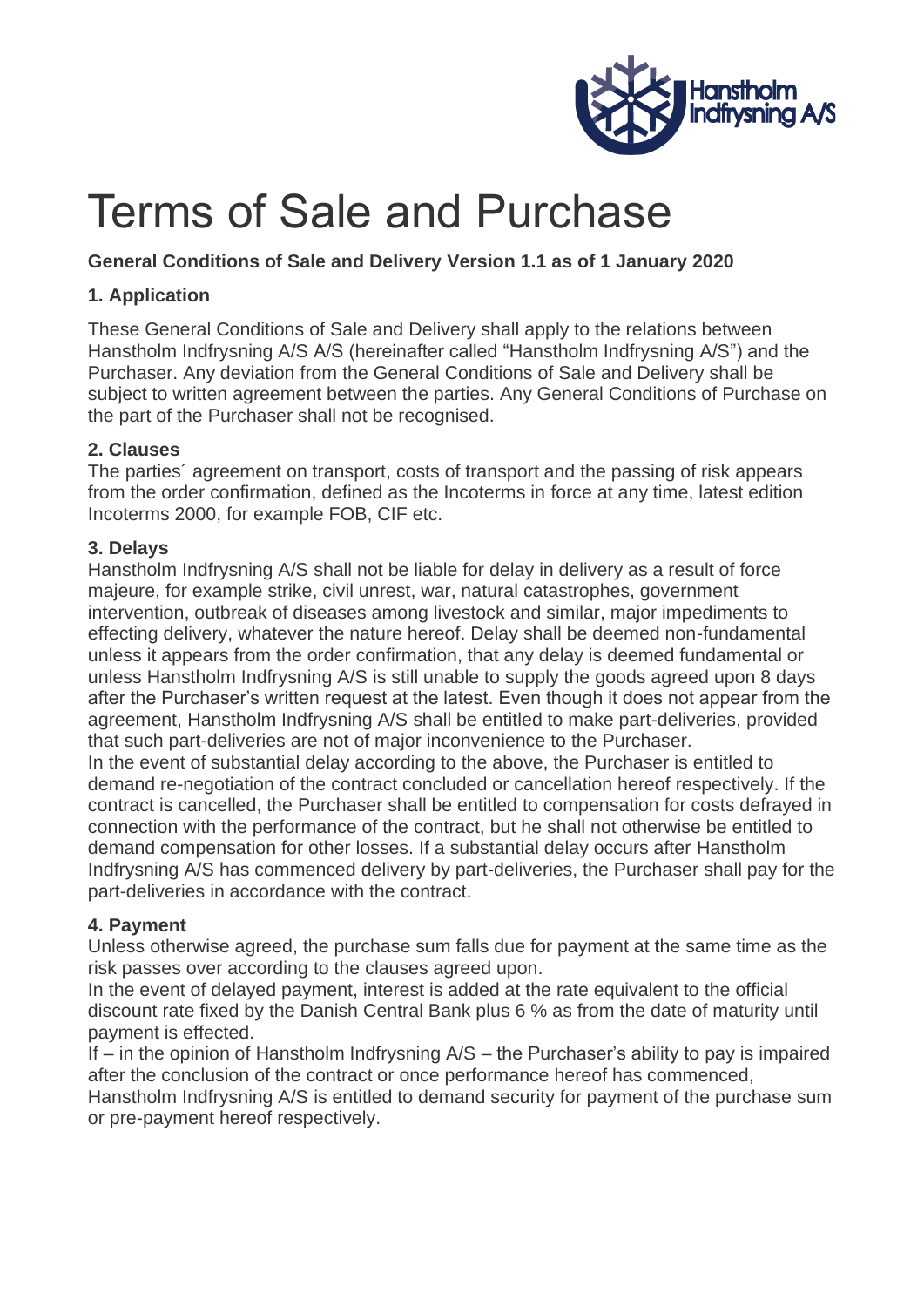

## **5. Certificates**

The Purchaser's requirements for veterinary certificates and/or any other documentation appear from the order confirmation, inclusive of special requirements as a result of any transiting of the goods. If the Purchaser has made no special requirements as to veterinary certificates, only the veterinary certificates of the country of origin will be enclosed.

#### **6. Refund Goods**

If the goods supplied by Hanstholm Indfrysning A/S are subsidised by the EU, cf. the (sub) headings of the common customs tariffs stated in the order confirmation, the Purchaser shall be responsible for ensuring that the documents involved in the customs clearing in connection with import into the country of destination – which documents enable payment of the EU export refunds to Hanstholm Indfrysning A/S – reach Hanstholm Indfrysning A/S no later than one month after the goods have crossed the border of the country of destination.

Moreover, the Purchaser shall be responsible for ensuring that the EU cannot raise any justified objection against the import of goods constituting a claim on the part of Hanstholm Indfrysning A/S against the EU or otherwise dispute that such import constitutes a claim. The Purchaser thus guaranties Hanstholm Indfrysning A/S that the goods are put into unrestricted circulation in compliance with the EU´s set of rules.

## **7. Extraordinary Costs**

The Purchaser shall compensate Hanstholm Indfrysning A/S for any extraordinary costs if the Purchaser's circumstances prevent Hanstholm Indfrysning A/S from effecting punctual delivery, for example demurrage costs and costs of driving to Hanstholm Indfrysning A/S´s supplier in vain, as a result of the Purchaser's non-prepayment in time, etc.

#### **8. Reservation of Title**

Hanstholm Indfrysning A/S reserves title to the goods until the entire purchase sum and any costs relating to the delivery, dispatch and insurance of the goods have been paid by the Purchaser or security for the purchase sum has been provided as agreed. Until this has happened, the Purchaser shall not be entitled to resell the goods or otherwise dispose of the goods in any way violating Hanstholm Indfrysning A/S´s reservation of title.

# **9. Defects**

If the Purchaser claims that the goods suffer from any fundamental defect, the Purchaser shall without undue delay complain in writing to Hanstholm Indfrysning A/S, stating all the specifications of the goods such as country of origin, quality etc. (with a view to any recourse on the part of Hanstholm Indfrysning A/S against its supplier). As for fresh goods the Purchaser shall complain immediately upon receipt and as for frozen goods no later than 3 days after receipt. The Purchaser shall store the goods technically correct until Hanstholm Indfrysning A/S or Hanstholm Indfrysning A/S´s representative on site has had the opportunity to examine the goods.

If the complaint is acknowledged as justified, Hanstholm Indfrysning A/S is entitled to make a replacement delivery within a reasonable time. The Purchaser is obliged to pay for Hanstholm Indfrysning A/S´s costs incurred in connection with handling the complaint, for example travel and accommodation costs, survey costs etc.

Hanstholm Indfrysning A/S can under no circumstances be held liable in damages for any